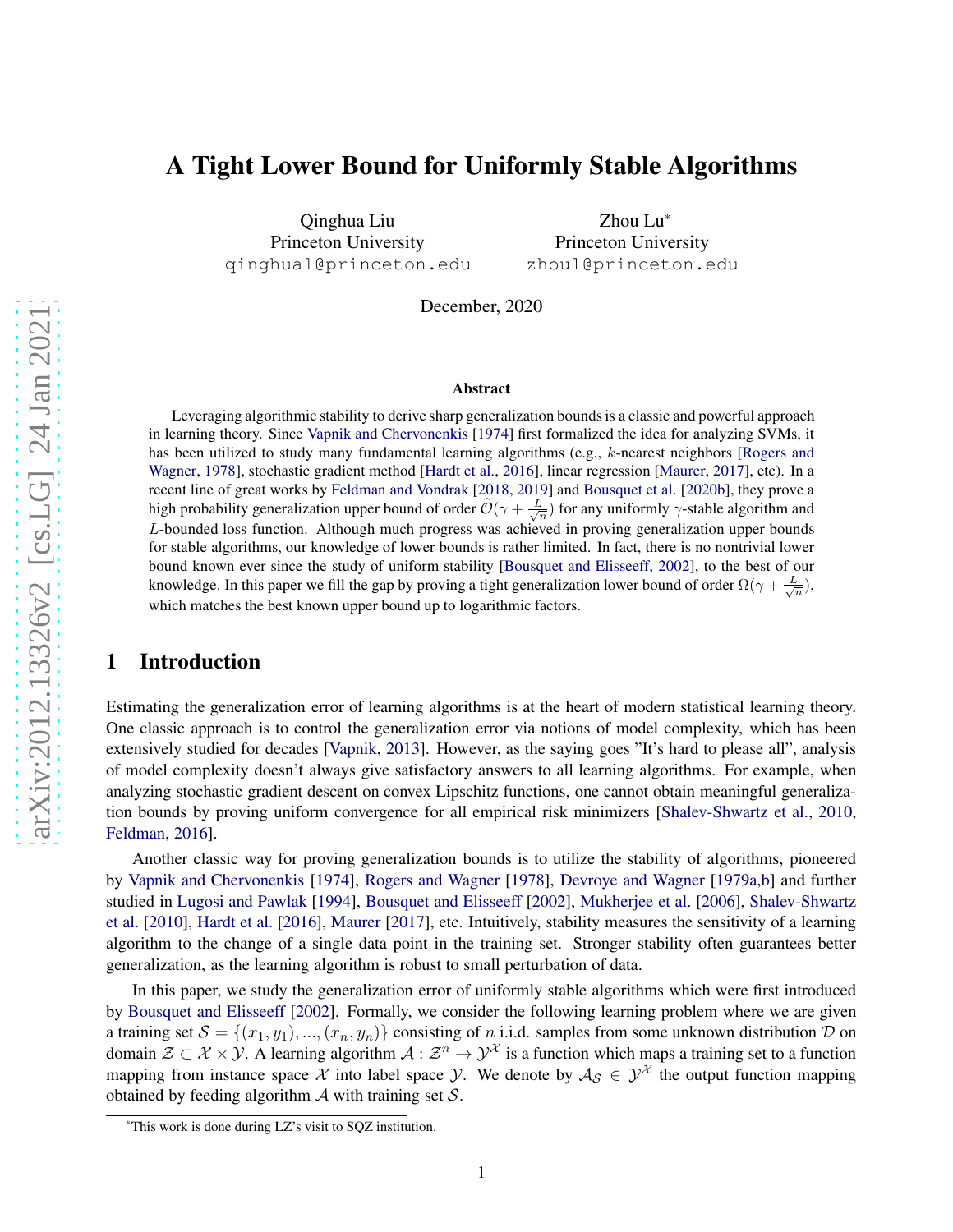We measure the performance of  $\mathcal{A}_{\mathcal{S}}$  by a non-negative loss function  $\ell : \mathcal{Y} \times \mathcal{Y} \to \mathbb{R}$ , and define its population risk as

$$
R_{\text{pop}}(\mathcal{A}_{\mathcal{S}}) = \mathbb{E}_{(x,y)\sim\mathcal{D}}\left[\ell(\mathcal{A}_{\mathcal{S}}(x), y)\right],\tag{1}
$$

as well as its empirical risk as

$$
R_{\text{emp}}(\mathcal{A}_{\mathcal{S}}) = \frac{1}{n} \sum_{i=1}^{n} \ell(\mathcal{A}_{\mathcal{S}}(x_i), y_i).
$$
 (2)

One classic approach to controlling the generalization error  $R_{\text{pop}}(\mathcal{A}_{\mathcal{S}}) - R_{\text{emp}}(\mathcal{A}_{\mathcal{S}})$  is by restricting the sensitivity of algorithm A to changes in training set S (e.g., removing or modifying one of the data points). In order to quantify the sensitivity of algorithms, [Vapnik and Chervonenkis](#page-6-0) [\[1974\]](#page-6-0), [Bousquet and Elisseeff](#page-5-4) [\[2002\]](#page-5-4) develop the notion of stability. Formally, a learning algorithm  $\mathcal A$  is called uniformly  $\gamma$ -stable (we will use 'sta-ble' as a shorthand for 'uniformly stable' throughout this paper) [\[Bousquet and Elisseeff](#page-5-4), [2002\]](#page-5-4) if for any  $S =$  $\{(x_1,y_1),...,(x_n,y_n)\}\in (\mathcal{X}\times \mathcal{Y})^n, \, \mathcal{S}^i \,=\, \{(x_1,y_1),...,(x_{i-1},y_{i-1}),(x'_i,y'_i),(x_{i+1},y_{i+1}),...,(x_n,y_n)\} \,\in \,$  $(\mathcal{X} \times \mathcal{Y})^n$  and any  $(x, y) \in \mathcal{X} \times \mathcal{Y}$ , we have

$$
|\ell(\mathcal{A}_{\mathcal{S}}(x), y) - \ell(\mathcal{A}_{\mathcal{S}^i}(x), y)| \le \gamma.
$$
\n(3)

Many generalization bounds have been proved via the notion of stability (e.g., [Bousquet and Elisseeff](#page-5-4) [\[2002](#page-5-4)], [Feldman and Vondrak](#page-5-1) [\[2018](#page-5-1), [2019](#page-5-2)], [Bousquet et al.](#page-5-3) [\[2020b\]](#page-5-3)) and the current best one is given by [Bousquet et al.](#page-5-3) [\[2020b](#page-5-3)]. Specifically, [Bousquet et al.](#page-5-3) [\[2020b\]](#page-5-3) prove a general moment inequality and use it as a tool to derive a sharp  $\mathcal{O}(\gamma \log n \log \frac{1}{\delta} + \frac{L}{\sqrt{n}})$ n  $\sqrt{\log \frac{1}{\delta}}$ ) bound for any γ-stable algorithm and L-bounded loss function. They also provide an almost matching lower bound for the moment inequality. However, it remains unclear whether this moment lower bound can further imply a lower bound for generalization error.

Although much progress has been achieved in proving generalization upper bounds for stable algorithms, our knowledge of lower bounds is rather limited. In fact, there is no nontrivial lower bound known ever since the study of uniform stability [\[Bousquet and Elisseeff](#page-5-4), [2002\]](#page-5-4), to the best of our knowledge. In this paper we fill the gap by proving a tight generalization lower bound of order  $\Omega(\gamma + \frac{L}{\sqrt{\beta}})$  $\frac{1}{n}$ ), which matches the best known upper bound up to logarithmic factors.

<span id="page-1-0"></span>**Theorem 1.1** (informal). *There exist domain*  $\mathcal{X} \times \mathcal{Y}$ , distribution P over  $\mathcal{X} \times \mathcal{Y}$ , L-bounded loss function  $\ell$ , *and* γ*-stable algorithm* A *such that with constant probability over the random drawing of* S*, the output function mapping*  $\mathcal{A}_{\mathcal{S}}$  *has generalization error*  $\Omega(\gamma + \frac{L}{\sqrt{N}})$  $\frac{1}{n}$ ).

To the best of our knowledge, Theorem [1.1](#page-1-0) provides the first nontrivial and almost matching generalization lower bound for uniformly stable algorithms and therefore deepens our understanding of the methodology of algorithmic stability.

#### 1.1 Review of upper bounds

In the seminal work by [Bousquet and Elisseeff](#page-5-4) [\[2002\]](#page-5-4), they provide the first generalization upper bound that holds for any  $\gamma$ -stable algorithm and L-bounded loss function. Specifically, they prove that with probability at least  $1 - \delta$ ,

$$
R_{\text{pop}}(\mathcal{A}_{\mathcal{S}}) - R_{\text{emp}}(\mathcal{A}_{\mathcal{S}}) = \mathcal{O}\left(\sqrt{n}\gamma \sqrt{\log\frac{1}{\delta}} + \frac{L}{\sqrt{n}}\sqrt{\log\frac{1}{\delta}}\right). \tag{4}
$$

However, its dependence on *n* is suboptimal in that its tightness is guaranteed only when  $\gamma = \mathcal{O}(\frac{1}{n})$ . This upper bound was recently improved by [Feldman and Vondrak](#page-5-1) [\[2018,](#page-5-1) [2019\]](#page-5-2), who show

<span id="page-1-1"></span>
$$
R_{\text{pop}}(\mathcal{A}_{\mathcal{S}}) - R_{\text{emp}}(\mathcal{A}_{\mathcal{S}}) = \mathcal{O}\left(\gamma(\log n)^2 + \gamma \log n \log \frac{1}{\delta} + \frac{L}{\sqrt{n}}\sqrt{\log \frac{1}{\delta}}\right).
$$
 (5)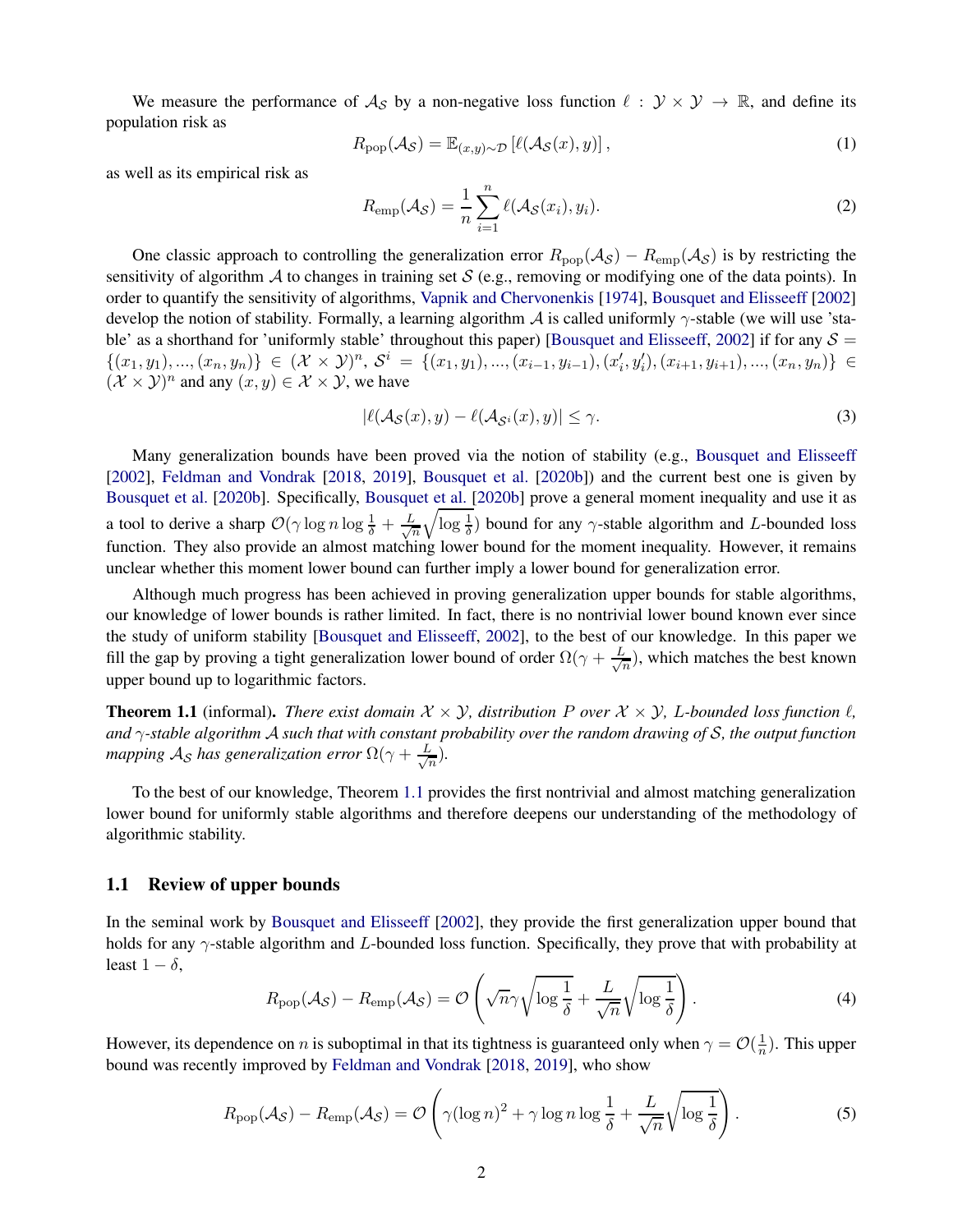The improvement is significant because they remove the  $\sqrt{n}$  term so that the rate is optimal as long as  $\gamma =$  $\mathcal{O}(\frac{1}{\sqrt{2}})$  $\frac{1}{n}$ ). In the latest work by [Bousquet et al.](#page-5-3) [\[2020b](#page-5-3)], this upper bound was further sharpened to

<span id="page-2-0"></span>
$$
R_{\text{pop}}(\mathcal{A}_{\mathcal{S}}) - R_{\text{emp}}(\mathcal{A}_{\mathcal{S}}) = \mathcal{O}\left(\gamma \log n \log \frac{1}{\delta} + \frac{L}{\sqrt{n}} \sqrt{\log \frac{1}{\delta}}\right),\tag{6}
$$

which removes the unnecessary  $\mathcal{O}(\gamma(\log n)^2)$  term in [\(5\)](#page-1-1) with a simpler proof. In [Bousquet et al.](#page-5-3) [\[2020b\]](#page-5-3), they prove a general moment inequality for weakly correlated random variables, and derive [\(6\)](#page-2-0) as a corollary.

#### 1.2 Other related works

The notion of stability was first used in analyzing hard-margin SVMs [\[Vapnik and Chervonenkis](#page-6-0), [1974\]](#page-6-0), which was later followed by [Rogers and Wagner](#page-6-1) [\[1978\]](#page-6-1), [Devroye and Wagner](#page-5-7) [\[1979b](#page-5-7)[,a\]](#page-5-6) to prove generalization bounds for k-nearest neighbors. Other early works mostly focus on specific learning problems by extending their techniques [\[Devroye et al.](#page-5-8), [2013](#page-5-8)]. [Bousquet and Elisseeff](#page-5-4) [\[2002](#page-5-4)] first prove general results on the relationship between stability and generalization. They introduce the notion of uniform stability and provide various generalization bounds based on different notions of stability.

As for recent studies on stability, [Hardt et al.](#page-5-0) [\[2016\]](#page-5-0) prove generalization bounds for stochastic gradient descent using uniform stability. [Maurer](#page-6-2) [\[2017\]](#page-6-2) study linear regression with a strongly convex regularizer and a sufficiently smooth loss function. [Bousquet et al.](#page-5-9) [\[2020a\]](#page-5-9) prove tight exponential upper bounds for the SVM in the realizable setting. And [Shalev-Shwartz et al.](#page-6-4) [\[2010](#page-6-4)] prove that by adding a strongly convex term to the objective, ERM solutions to convex learning problems can be made uniformly stable.

Uniform stability also has close relationship with differential privacy [\[Dwork](#page-5-10), [2008](#page-5-10)]. For example, a uniformly stable learning algorithm can be transformed into a differentially private one by adding noise to the output [\[Dwork and Feldman,](#page-5-11) [2018](#page-5-11)].

### 2 Preliminaries

While various concentration arguments play a vital role in proving upper bounds, to construct hard cases for lower bounds we will need anti-concentration instead. In this section, we introduce some basic anticoncentration inequalities that will be used in our proof.

<span id="page-2-1"></span>Lemma 2.1 (Paley–Zygmund inequality). *Let* Z ≥ 0 *be a random variable with bounded second moment. For all*  $\theta \in [0, 1]$ *, we have* 

$$
\mathbb{P}(Z > \theta \mathbb{E}(Z)) \ge (1 - \theta)^2 \frac{\mathbb{E}[Z]^2}{\mathbb{E}[Z^2]}.
$$
\n(7)

*Proof.* We decompose  $\mathbb{E}[Z]$  as

$$
\mathbb{E}[Z] = \mathbb{E}[Z \times 1_{Z \le \theta \mathbb{E}[Z]}] + \mathbb{E}[Z \times 1_{Z > \theta \mathbb{E}[Z]}].
$$
\n(8)

The first term is upper bounded by  $\theta \mathbb{E}[Z]$ , and the second term is at most  $\sqrt{\mathbb{E}[Z^2]\mathbb{P}(Z > \theta \mathbb{E}[Z])}$  by Cauchy–Schwarz inequality. The desired inequality thus follows.  $\Box$ 

Paley–Zygmund inequality implies that if a non-negative random variable has relatively small variance (so that its standard deviation and mean are of the same order), then with constant probability the random variable and its mean are within the same order of magnitude. Below we utilize Paley–Zygmund inequality to prove an anti-concentration inequality for sum of Rademacher random variables.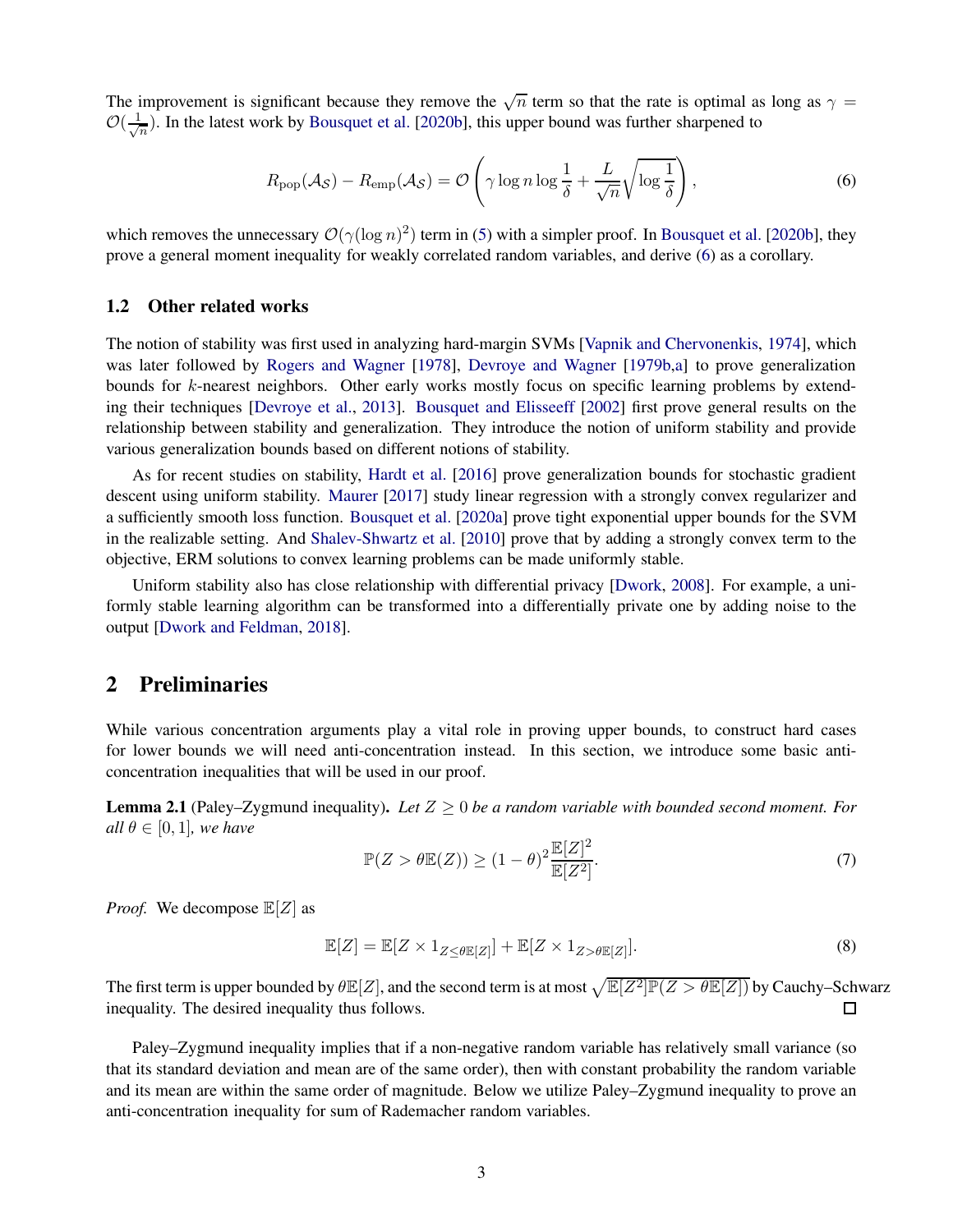<span id="page-3-0"></span>**Lemma 2.2** (anti-concentration of sum of Rademacher random variables). Let  $X_1, \ldots, X_n$  be independent *Rademacher random variables. Then*

$$
\mathbb{P}(\sum_{i=1}^{n} X_i > \frac{\sqrt{n}}{2}) \ge \frac{3}{32}.\tag{9}
$$

*Proof.* Define  $S = \sum_{i=1}^{n} X_i$ . We have that  $\forall i \neq j$ 

$$
\mathbb{E}[X_i^2] = \mathbb{E}[X_i^4] = \mathbb{E}[X_i^2 X_j^2] = 1, \quad \mathbb{E}[X_i X_j] = \mathbb{E}[X_i^3 X_j] = 0.
$$
 (10)

Therefore  $\mathbb{E}[S^2] = n$  and  $\mathbb{E}[S^4] = n + 3n(n-1) \le 3n^2$ . By Paley–Zygmund inequality (Lemma [2.1\)](#page-2-1), we have  $\mathbb{P}(S^2 > n/4) \ge 3/16$ . Noting that the distribution of S is symmetric, we conclude  $\mathbb{P}(S > \sqrt{n/2}) \ge$ 3/32.

Lemma [2.2](#page-3-0) shows that the sum of n independent Rademacher random variables has absolute value  $\Omega(\sqrt{n})$ with constant probability. This lemma will play an important role in establishing the  $\frac{L}{\sqrt{2}}$  $\frac{1}{n}$  term in our lower bound.

### 3 Main Result

In this section, we present our main result which constructs a hard case such that with constant probability, the  $\gamma$ -stable learning algorithm A we design has generalization error of order  $\Omega(\gamma + \frac{L}{\sqrt{N}})$  $\frac{1}{n}$ ), which matches the best known upper bound in [\(6\)](#page-2-0) up to logarithmic factors.

<span id="page-3-1"></span>**Theorem 3.1** (lower bound). *For any*  $0 < \gamma \leq L$  *and*  $n \in \mathbb{N}$ *, there exist domain*  $\mathcal{X} \times \mathcal{Y}$ *, distribution* P *over* Z ⊂ X × Y*,* L*-bounded loss function* ℓ*, and* γ*-stable algorithm* A *such that given a training set* S *consisting of* n *i.i.d. samples from* P*, with probability at least* 3/64*,*

$$
R_{\text{pop}}(\mathcal{A}_{\mathcal{S}}) - R_{\text{emp}}(\mathcal{A}_{\mathcal{S}}) \ge \frac{\gamma}{4} + \frac{L}{32\sqrt{n}}.\tag{11}
$$

*Proof.* At a high level, we construct X to be the collection of base vectors in  $\mathbb{R}^d$  where  $d \gg n$  and P being the uniform distribution, so that with high probability  $S$  contains vectors vertical to each other. We then add a negative copy of each vector and construct A to be a ' $\gamma$  majority vote' so that A is as poor as random guess on population, but performs slightly better than random guess on S which brings a  $\Omega(\gamma)$  gap in generalization error. Then we extend half of the vectors' length by twice, so that by using an anti-concentration bound, with constant probability S samples  $\Omega(\sqrt{n})$  more 'shorter' vectors, which further decreases  $R_{\text{emp}}$  by  $\Omega(\frac{L}{\sqrt{n}})$  $\frac{1}{n}).$ 

To begin with, we introduce the construction of our hard case. Given sample size  $n$ , sensitivity parameter  $\gamma > 0$  and boundedness parameter  $L \ge \gamma$ , we set  $d := 4n^2$  and construct

$$
\mathcal{X} := \{L\sigma_1\mathbf{e}_1, -L\sigma_1\mathbf{e}_1, ..., L\sigma_d\mathbf{e}_d, -L\sigma_d\mathbf{e}_d\},\tag{12}
$$

where  $\sigma_i = 1 + \mathbb{1}_{[i > \frac{d}{2}]}$ . Furthermore, let  $\mathcal{Y} := \mathcal{X}$  and  $\mathcal{Z} := \{(x, x) | x \in \mathcal{X}\}$  so that the label y of each  $x \in \mathcal{X}$  is itself. We choose P to be the uniform distribution over Z, and use the  $\ell_1$ -norm loss function, i.e.,  $\ell(y, \hat{y}) := ||y - \hat{y}||_1.$ 

Given training set  $S := \{(x_1, y_1), ..., (x_n, y_n)\}\)$ , our learning algorithm is defined as

$$
\mathcal{A}_{\mathcal{S}}(\pm L \sigma_i \mathbf{e}_i) := \text{sign}\Big[ \big(\sum_{j=1}^n x_j\big)_i \Big] \gamma \sigma_i \mathbf{e}_i,\tag{13}
$$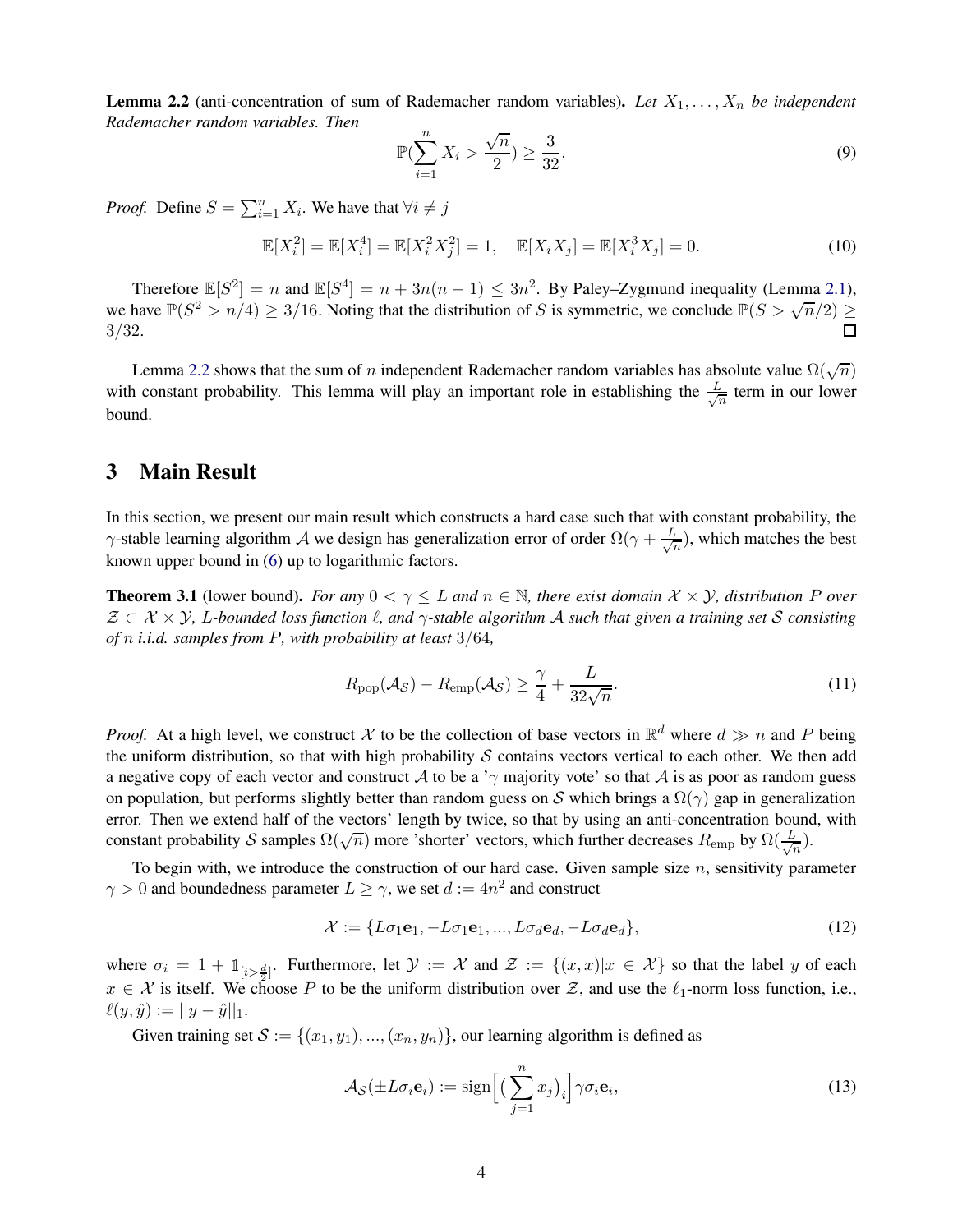where  $(z)_i$  denotes the i<sup>th</sup> coordinate of z. It is easy to check that our learning algorithm A is 4 $\gamma$ -stable, and the loss function  $\ell$  is upper bounded by  $4L$  over  $\mathcal{Y} \times \mathcal{Y}$ .

In the remainder of this section, we will prove the generalization error of algorithm  $A$  is lower bounded by  $\Omega(\gamma + \frac{L}{\sqrt{2}})$  $\frac{1}{n}$ ) with constant probability. Specifically, the proof consists of two parts, where the first part aims to compute the population loss  $R_{\text{pop}}(\mathcal{A}_{\mathcal{S}})$  exactly, and the second one provides an upper bound for the empirical (training) loss  $R_{\text{emp}}(\mathcal{A}_{\mathcal{S}})$ .

Part 1: compute  $R_{\text{pop}}(\mathcal{A}_S)$  exactly

We observe that

$$
R_{\text{pop}}(\mathcal{A}_{\mathcal{S}}) = \mathbb{E}_{(x,y)\sim\mathcal{D}} \left[ \ell(\mathcal{A}_{\mathcal{S}}(x), y) \right]
$$
  
= 
$$
\frac{1}{2d} \sum_{i=1}^{d} \left( \|\mathcal{A}_{\mathcal{S}}(L\sigma_i \mathbf{e}_i) - L\sigma_i \mathbf{e}_i\|_1 + \|\mathcal{A}_{\mathcal{S}}(-L\sigma_i \mathbf{e}_i) + L\sigma_i \mathbf{e}_i\|_1 \right).
$$

Notice  $\mathcal{A}_{\mathcal{S}}(-L\sigma_i\mathbf{e}_i) \equiv \mathcal{A}_{\mathcal{S}}(L\sigma_i\mathbf{e}_i)$  always lies on the line segment between  $L\sigma_i\mathbf{e}_i$  and  $-L\sigma_i\mathbf{e}_i$  by the definition of A and  $\gamma \leq L$ . As a result, we have

$$
\|\mathcal{A}_{\mathcal{S}}(L\sigma_i\mathbf{e}_i) - L\sigma_i\mathbf{e}_i\|_1 + \|\mathcal{A}_{\mathcal{S}}(-L\sigma_i\mathbf{e}_i) + L\sigma_i\mathbf{e}_i\|_1 \equiv 2L\sigma_i,
$$

which directly implies

<span id="page-4-0"></span>
$$
R_{\rm pop}(\mathcal{A}_{\mathcal{S}}) \equiv \frac{3L}{2}.\tag{14}
$$

#### Part 2: upper bound  $R_{\text{emp}}(A_S)$

To proceed, we define two useful events: event  $E_1$  that any two different  $x_i, x_j$  in S are orthogonal to each other, and event  $E_2$  that there are at least  $\sqrt{n}/2$  more  $x_i$ 's with norm L than those with norm  $2L$  in S. For notational convenience, we further define  $\sigma^{(i)} := ||x_i||_1/L$ .

Conditioning on  $E_1$ , we have

<span id="page-4-1"></span>
$$
R_{\text{emp}}(\mathcal{A}_{\mathcal{S}}) = \frac{1}{n} \sum_{(x,y) \in \mathcal{S}} \ell(\mathcal{A}_{\mathcal{S}}(x), y) = \frac{L - \gamma}{n} \sum_{i=1}^{n} \sigma^{(i)}.
$$
 (15)

On the other hand, conditioning on  $E_2$ , we have

<span id="page-4-2"></span>
$$
\frac{1}{n}\sum_{i=1}^{n}\sigma^{(i)} \le \frac{1}{n}\mathbb{E}\left[\sum_{i=1}^{n}\sigma^{(i)}\right] - \frac{1}{8\sqrt{n}} = \frac{3}{2} - \frac{1}{8\sqrt{n}}.\tag{16}
$$

Combining equations [\(14\)](#page-4-0), [\(15\)](#page-4-1) and [\(16\)](#page-4-2), we obtain the desired lower bound

$$
R_{\text{emp}}(\mathcal{A}_{\mathcal{S}}) = \frac{L - \gamma}{n} \sum_{i=1}^{n} \sigma^{(i)} \le (L - \gamma) \left(\frac{3}{2} - \frac{1}{8\sqrt{n}}\right) \le R_{\text{pop}}(\mathcal{A}_{\mathcal{S}}) - \frac{L}{8\sqrt{n}} - \gamma.
$$

Now, the only thing left is to estimate  $\mathbb{P}(E_1 \cap E_2)$ . By Lemma [2.2,](#page-3-0) we have  $\mathbb{P}(E_2) \geq 3/32$ . Moreover, note that

$$
\mathbb{P}(E_1|E_2) \ge (1 - \frac{n}{0.5d})^n = (1 - \frac{1}{2n})^n \ge 1 - \frac{1}{2} = \frac{1}{2}.
$$
\n(17)

Therefore, we obtain  $\mathbb{P}(E_1 \cap E_2) = \mathbb{P}(E_1 | E_2) \mathbb{P}(E_2) \ge 3/64$ . Finally, rescaling  $\gamma$  and L by 1/4 concludes the whole proof.

Remark 3.2. *We can also avoid analyzing the relationship between events* E<sup>1</sup> *and* E<sup>2</sup> *by setting* d *large enough and taking a union bound on*  $\neg E_1$  *and*  $\neg E_2$ *.*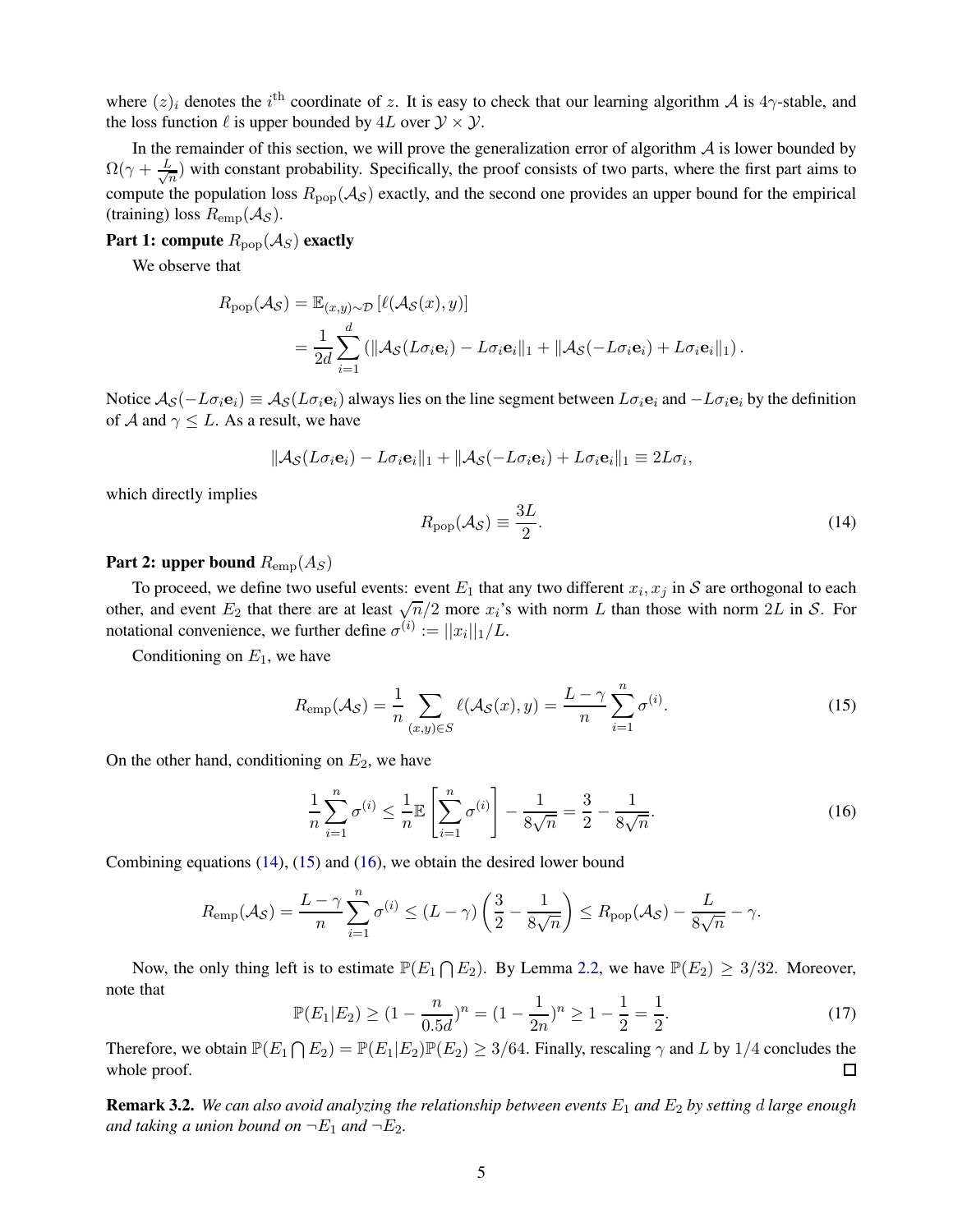Theorem [3.1](#page-3-1) directly implies that it is impossible to achieve  $o(\gamma + \frac{L}{\sqrt{2}})$  $\frac{1}{n}$ ) generalization error in general and the upper bound in [\[Bousquet et al.,](#page-5-3) [2020b\]](#page-5-3) is almost optimal. We comment that our lower bound here holds with constant probability and it would be interesting to generalize it to the high-probability regime so that it can also reveal the dependence on the failure probability. And to do that, the first step might be to replace Lemma [2.2](#page-3-0) with a stronger anti-concentration inequality that can handle relatively small probability  $\delta \ll 1$ .

### 4 Conclusion

In this paper we prove a tight  $\Omega(\gamma + \frac{L}{\sqrt{2}})$  $\frac{1}{n}$ ) generalization lower bound for uniformly stable algorithms, which matches the best known upper bound in [\[Bousquet et al.](#page-5-3), [2020b](#page-5-3)] up to logarithmic factors. To the best of our knowledge, this result provides the first matching lower bound which has been unknown for more than a decade since the first upper bound was given in [\[Bousquet and Elisseeff](#page-5-4), [2002](#page-5-4)], thus greatly complementing our knowledge about the limit of this classic methodology.

## References

- <span id="page-5-4"></span>Olivier Bousquet and Andr´e Elisseeff. Stability and generalization. *Journal of machine learning research*, 2 (Mar):499–526, 2002.
- <span id="page-5-9"></span>Olivier Bousquet, Steve Hanneke, Shay Moran, and Nikita Zhivotovskiy. Proper learning, helly number, and an optimal svm bound. *arXiv preprint arXiv:2005.11818*, 2020a.
- <span id="page-5-3"></span>Olivier Bousquet, Yegor Klochkov, and Nikita Zhivotovskiy. Sharper bounds for uniformly stable algorithms. In *Conference on Learning Theory*, pages 610–626. PMLR, 2020b.
- <span id="page-5-6"></span>Luc Devroye and T Wagner. Distribution-free performance bounds with the resubstitution error estimate (corresp.). *IEEE Transactions on Information Theory*, 25(2):208–210, 1979a.
- <span id="page-5-7"></span>Luc Devroye and Terry Wagner. Distribution-free inequalities for the deleted and holdout error estimates. *IEEE Transactions on Information Theory*, 25(2):202–207, 1979b.
- <span id="page-5-8"></span>Luc Devroye, László Györfi, and Gábor Lugosi. *A probabilistic theory of pattern recognition*, volume 31. Springer Science & Business Media, 2013.
- <span id="page-5-10"></span>Cynthia Dwork. Differential privacy: A survey of results. In *International conference on theory and applications of models of computation*, pages 1–19. Springer, 2008.
- <span id="page-5-11"></span>Cynthia Dwork and Vitaly Feldman. Privacy-preserving prediction. *arXiv preprint arXiv:1803.10266*, 2018.
- <span id="page-5-5"></span>Vitaly Feldman. Generalization of erm in stochastic convex optimization: The dimension strikes back. In *Advances in Neural Information Processing Systems*, pages 3576–3584, 2016.
- <span id="page-5-1"></span>Vitaly Feldman and Jan Vondrak. Generalization bounds for uniformly stable algorithms. *Advances in Neural Information Processing Systems*, 31:9747–9757, 2018.
- <span id="page-5-2"></span>Vitaly Feldman and Jan Vondrak. High probability generalization bounds for uniformly stable algorithms with nearly optimal rate. *arXiv preprint arXiv:1902.10710*, 2019.
- <span id="page-5-0"></span>Moritz Hardt, Ben Recht, and Yoram Singer. Train faster, generalize better: Stability of stochastic gradient descent. In *International Conference on Machine Learning*, pages 1225–1234. PMLR, 2016.